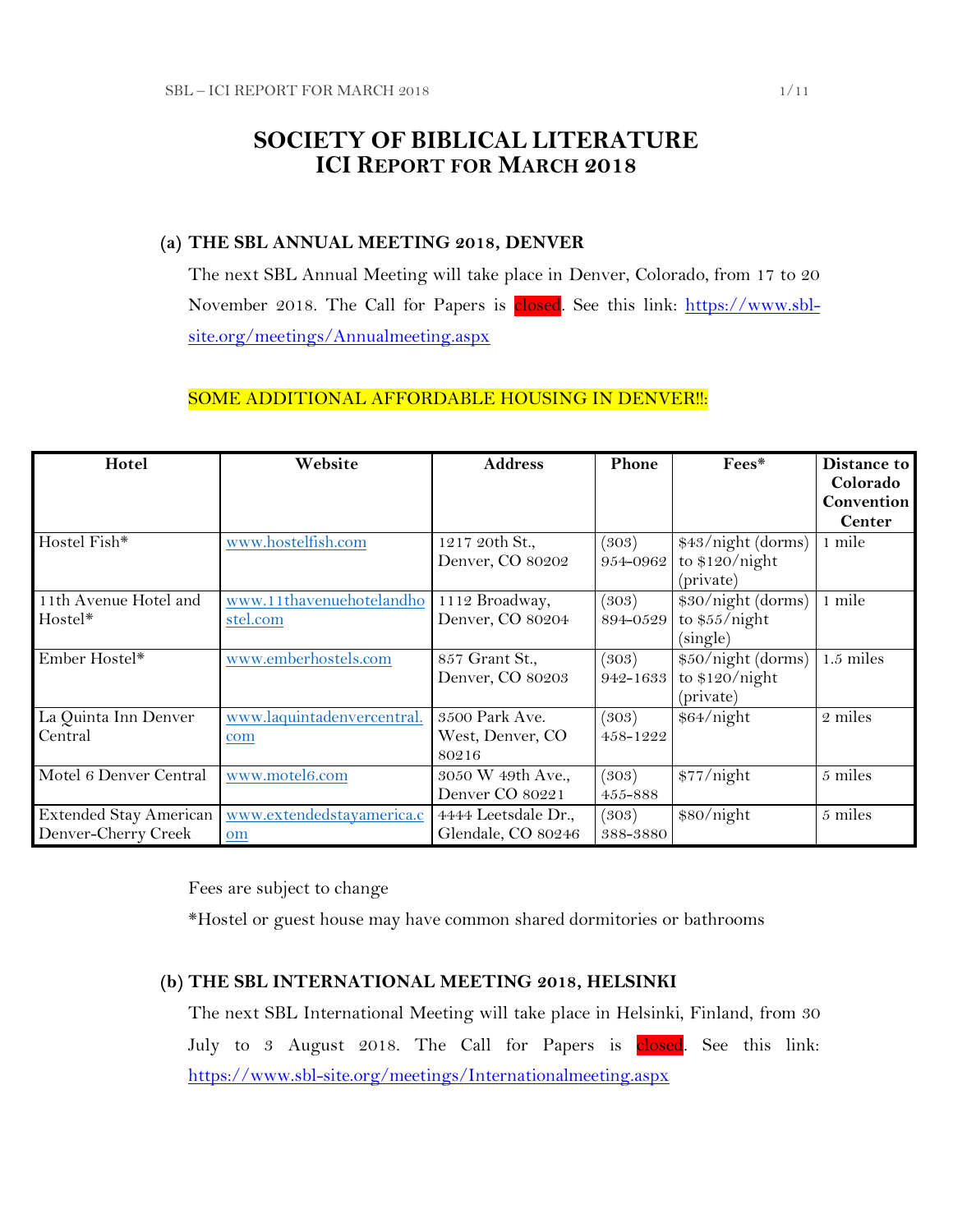A forum meeting of ICI will again take place at the Helsinki conference. The details will be conveyed through this newsletter at a later stage.

**Visa letters for travel to the Annual or International Meetings** In order to facilitate attendance by those in ICI countries at SBL Congresses, **[Samantha Spitzner](mailto:samantha.spitzner@sbl-site.org)** has been appointed as the SBL visa coordinator. Samantha will advise members who need visas in order to travel to and participate in the Annual or International Meetings. She will not prepare applications, but will be a source of information to aid members in submitting applications and will provide letters of intent if needed by those participating in the meeting as presenters or committee members. For more information, please contact Samantha directly.

### **SBL INTERNATIONAL TRAVEL AWARDS**

The selection process has ended and we can anticipate that 9 award-winners have been selected.

This year's geographical distribution is the following:

- 1) Africa and Middle East: 3 awards.
- 2) Asia and Pacific: 3 awards.
- 3) Eastern Europe: 2 awards.
- 4) Latin America and Caribbean: 1 award.

The SBL International Travel Awards offer opportunities to current SBL members outside North America to attend the Annual or International Meeting, to participate in the program, to enhance their professional development, and to build their network with fellow scholars. These grants help facilitate the work of Program Units and the International Cooperation Initiative ("ICI"). These grants are intended to support underrepresented and underresourced scholars. As such, preference will be given to women, people of historically underrepresented ethnicities, and members from **[ICI-qualifying countries](https://www.sbl-site.org/assets/pdfs/ICIcountries.pdf)**. A key criterion is an applicant's demonstrable financial need.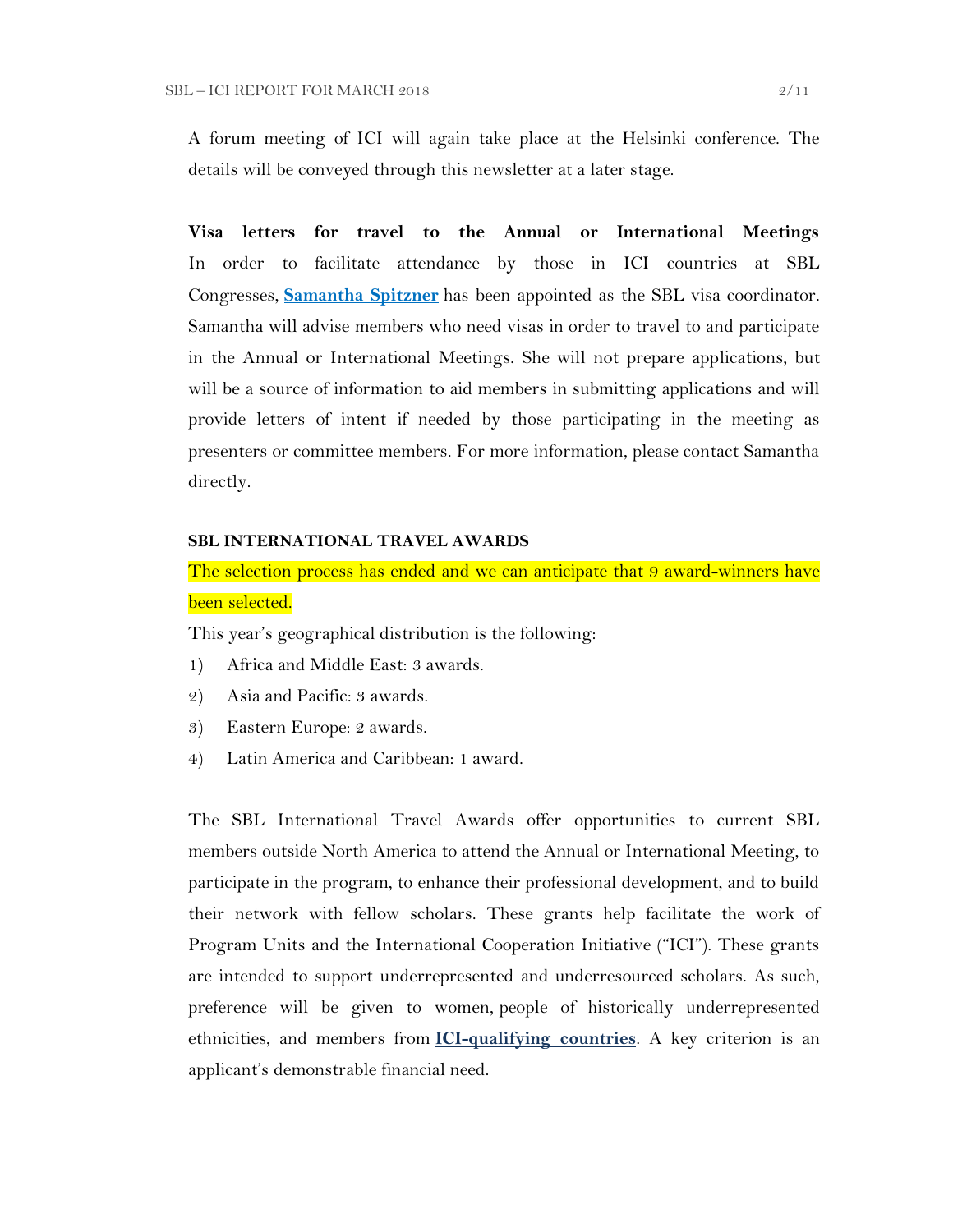Four International Travel Award Panels (ITAP) will administer the awards each year, serving four geographic regions:

- Africa and Middle East
- Asia and Pacific
- Eastern Europe
- Latin America and Caribbean

For awards offered in 2018, each ITAP will administer \$3,000 in awards in each region. The panels may determine the best distribution of funds (e.g., as one \$1000 and one \$2000 award, or as three awards of \$1000 each). The applicants must attend the Annual or International Meetings, but may or may not participate in the program, depending upon their needs expressed in the application. All grants include lodging (one room, single or shared) for four nights and complimentary meeting registration. Recipients may not have attended an Annual or International Meeting within the last five (5) years.

<https://www.sbl-site.org/membership/AMtravelgrant.aspx>

### (c) **PUBLICATION IN [ANCIENT NEAR EAST MONOGRAPHS](http://www.sbl-site.org/publications/Books_ANEmonographs.aspx) (ANEM)**

ANEM is a series that was established by the SBL at the request of the International Cooperation Initiative (ICI), jointly published with the Universidad Católica Argentina's Centro de Estudios de Historia del Antiguo Oriente (CEHAO) and co-edited by Alan Lenzi and Juan Manuel Tebes. The series publishes volumes on the Ancient Near East (including ancient Israel) both in print and electronically, making them freely available for download. Paperback and hardback versions of the volumes are available, for a reasonable price.

To view the volumes published in the series, please go to

[http://www.sbl-site.org/publications/Books\\_ANEmonographs.aspx](http://www.sbl-site.org/publications/Books_ANEmonographs.aspx) (SBL English version)

<http://www.uca.edu.ar/anem> (CEHAO Spanish version)

The latest volumes in ANEM is: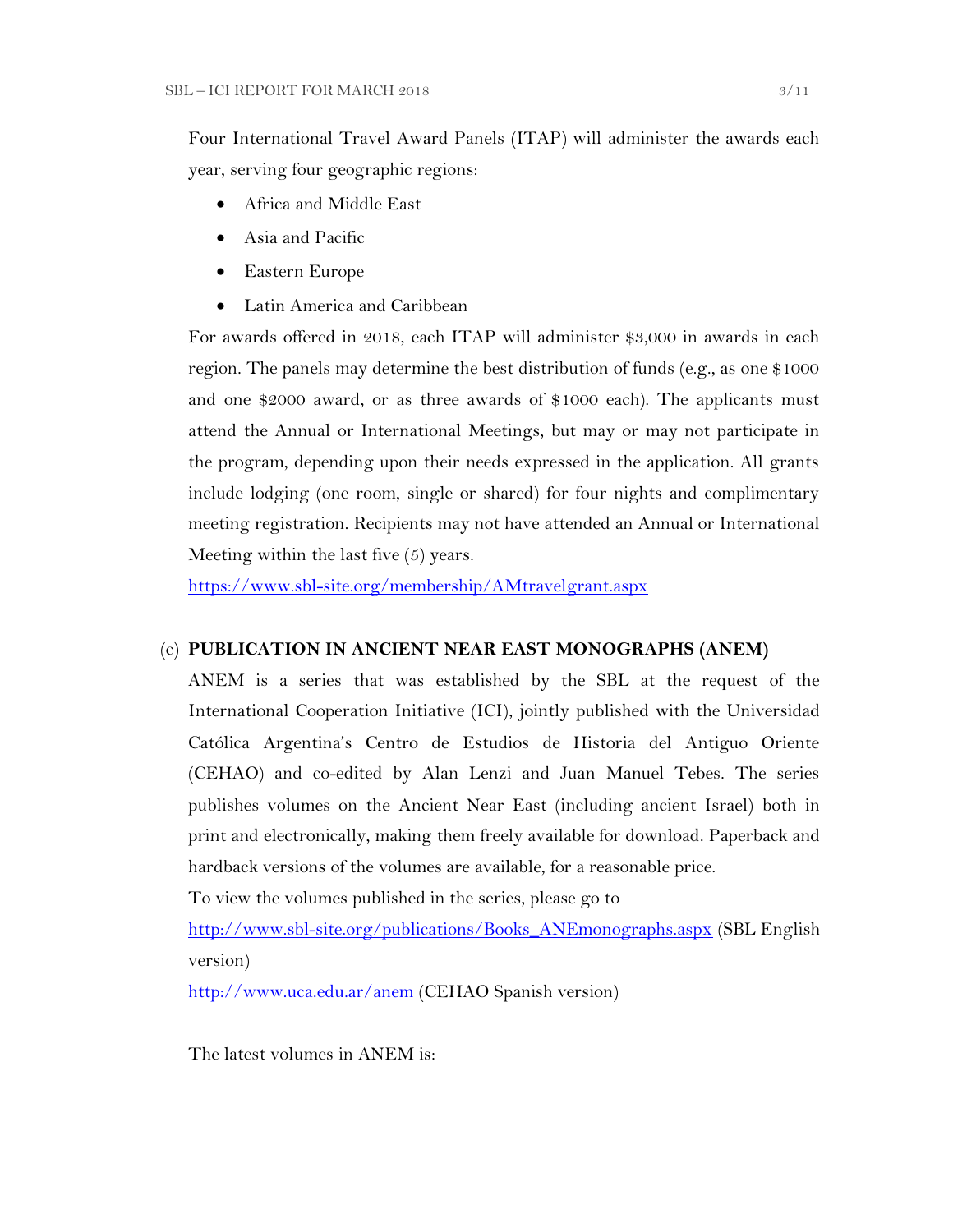**ASTER, S.Z. Reflections of Empire in Isaiah 1-39: Responses to Assyrian Ideology. Ancient Near East Monographs – Monografías sobre el Antiguo Oriente, Volume 19. Atlanta: Society of Biblical Literature – Centro de Estudios de Historia del Antiguo Oriente, 2017. 382 pp. ISBN 9781628372014**

In this new book Shawn Zelig Aster relates the prophecies found in First Isaiah to the historical events of the 8th century BCE, when Assyria controlled much of the ancient Near East. Aster elucidates the arguments of Isaiah 1–2, 6–8, 10–12, 14, 19, 31, and 36–37 by explaining that the passages contain hidden polemic along with the imperial propaganda of the Assyrian empire. Aster illustrates that the prophet adapts motifs from Assyrian propaganda, while subverting Assyrian claims to universal dominion. Aster argues that Isaiah does this in order to promote belief in a single omnipotent God, more powerful than any human empire. The book exposes the meaning behind these passages of Isaiah, as well as the history of Israel in the period 745–701 BCE.

Features:

- A critique of the predominant scholarly position that dates the material of First Isaiah to the Babylonian period and later.

- An analysis of the theology of First Isaiah in relation to Assyrian imperial propaganda.

- A strong case for dating First Isaiah to the time of Tiglath-pileser III, Sargon, and Sennacherib.

To download the book for free, paste the following link into your browser: [https://www.sbl-site.org/assets/pdfs/pubs/9780884142720\\_OA.pdf](https://www.sbl-site.org/assets/pdfs/pubs/9780884142720_OA.pdf)

# **(d) PUBLICATION IN INTERNATIONAL VOICES IN BIBLICAL STUDIES (IVBS)**

IVBS is a series that was established by the SBL at the request of the International Cooperation Initiative (ICI), and which is co-edited by Monica Melanchthon and Jione Havea. IVBS encourages in particular submissions from scholars in the present seven international regions for which it has editorial boards: Africa, Central and Eastern Europe, Latin America, Middle East-South Asia, Northeast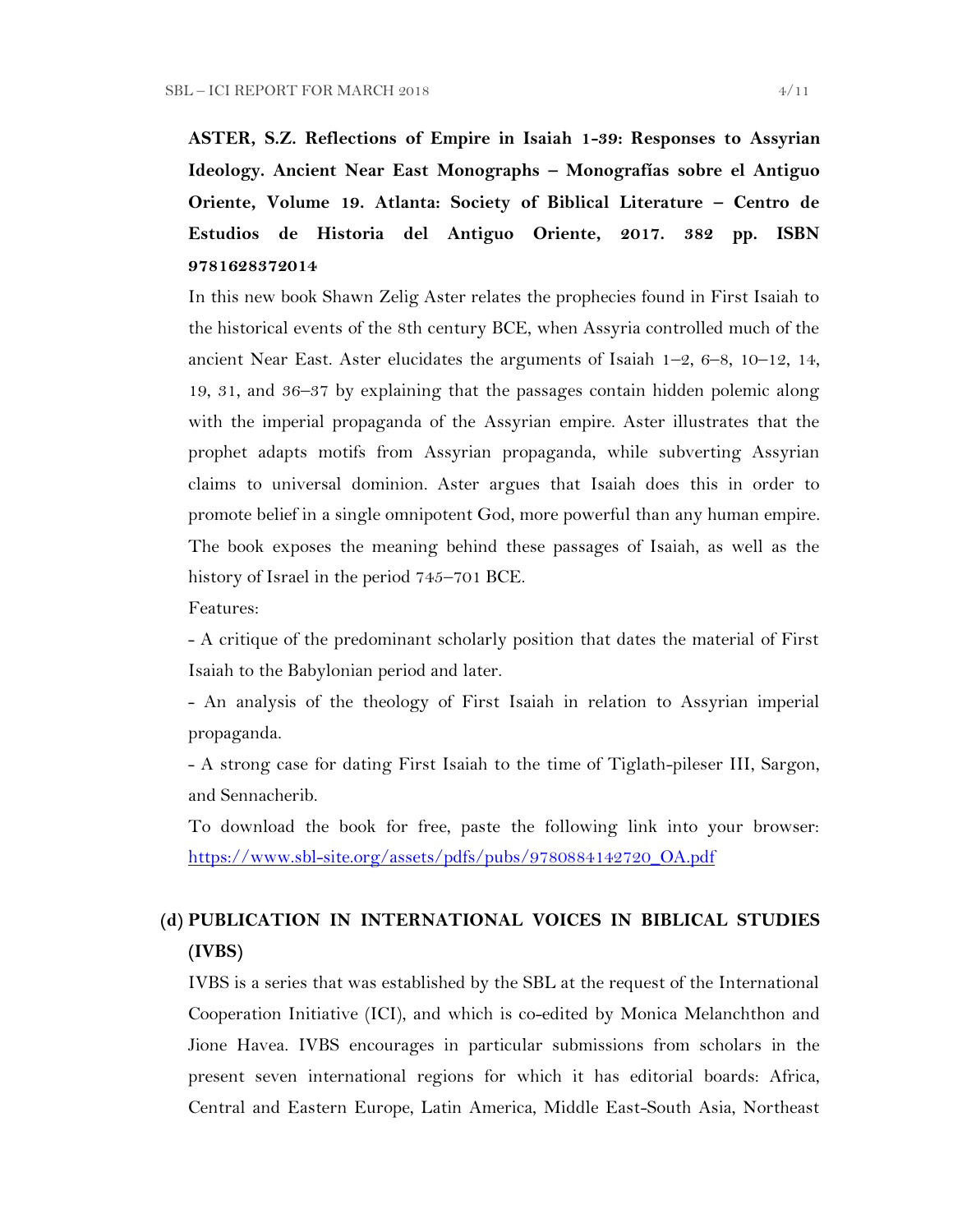Asia, Pacific, and Southeast Asia. Interregional collaborations are also welcome. IVBS publishes works in English and in any other language for which its editors can find qualified peer reviewers. Any work published in IVBS is freely available to anyone in perpetuity. The series publishes work generally in the area of reception history and criticism. The scope is not limited to any particular biblical text or historical timeframe. The works will mainly be published in English and, wherever possible, also in primary languages of authors. For more information please go to [http://ivbs.sbl-site.org/home.aspx.](http://ivbs.sbl-site.org/home.aspx) If you would consider publishing your work in this series, feel free to contact one of the two general editors, [Monica Melanchthon](mailto:ivbs2010@gmail.com) or [Jione Havea.](mailto:jioneh@nsw.uca.org.au)

The latest volume in IVBS is:

## **Nofoaiga, V. A Samoan Reading of Discipleship in Matthew. Atlanta: SBL Press, 2017.**

A reading of discipleship as service from the ancient Galilee to contemporary Samoa

The Bible contains a collection of perspectives that should not be privileged over and against the perspectives of readers from other lands.This book offers an alternative understanding of discipleship under the influence of the Samoan tautua (servant), for whom the needs of family and local people are foremost, and approaches in biblical criticism that affirm locatedness of readers. Because discipleship is also about place, which might be in-between spaces, Nofoaiga offers tautuaileva (service in-between spaces) readings of Matthew 4:12–25 and Matthew 7:24–8:22 that emphasize place (Galilee) as well as the marginalized and excluded (the crowd). With the twirlings and ebbings expected from natives of oral cultures, Nofoaiga holds the complexity of tautuaileva in this study and offers it as his contribution to the assembling and assembly of islander criticism.

Features:

*Tautuaileva*, or service in-between spaces or in relational places, as a method of islander criticism.

A critique of traditional interpretations of the meaning of discipleship as abandoning family, duty, and responsibility.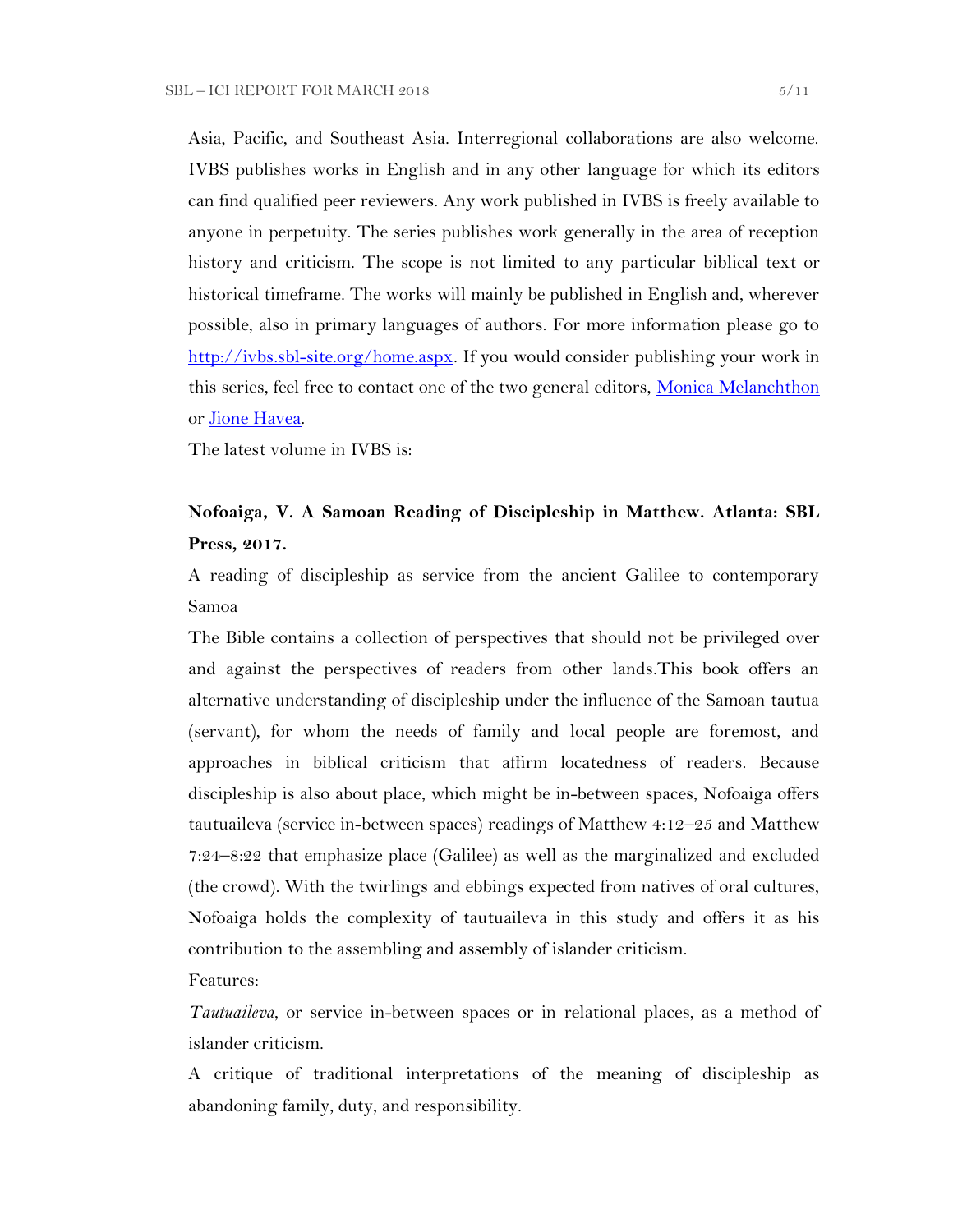Glossary of important Samoan terms and phrases. To download the book for free, paste the following link into your browser: [http://www.sbl-site.org/assets/pdfs/pubs/9780884142621\\_OA.pdf](http://www.sbl-site.org/assets/pdfs/pubs/9780884142621_OA.pdf)

#### **(e) PUBLICATIONS: ONLINE BOOKS**

For a **full alphabetic list of all publications available for free in the ICI book repository program**, please go to:

[http://www.sbl-site.org/publications/Books\\_ICIbooks.aspx](http://www.sbl-site.org/publications/Books_ICIbooks.aspx)

JSTOR provides free or low cost access to more than 1,500 institutions in 69 countries

More than 1,500 institutions in Africa and other developing nations receive access to JSTOR free of charge or for steeply reduced fees. This is made possible through a combination of philanthropic support and the fees paid by libraries in other countries around the world, as well as publishers' eagerness to support this work. More information is available about JSTOR's [African Access](http://about.jstor.org/libraries/african-access-initiative)  [Initiative](http://about.jstor.org/libraries/african-access-initiative) and [Developing Nations Access Initiative](http://about.jstor.org/libraries/developing-nations-access-initiative) programs.

#### Need JSTOR Access?

As part of your Society of Biblical Literature membership, save 50% on the annual JPASS plan, your personal access to the JSTOR archive. With more than 1,900 scholarly journals, JSTOR is one of the world's leading academic databases. Millions of users worldwide rely on JSTOR for research, fact checking, and book reviews. This discounted subscription includes unlimited reading access and 120 article downloads. JSTOR adds new titles every month so you'll have a growing collection of the world's leading peer-reviewed journals only a click away.

To access the discounted JPASS, log-in to the SBL website with your member ID. Just below where you entered your member ID, click membership benefits. You will see JSTOR's JPASS among the benefits and a link "To get your savings: click here."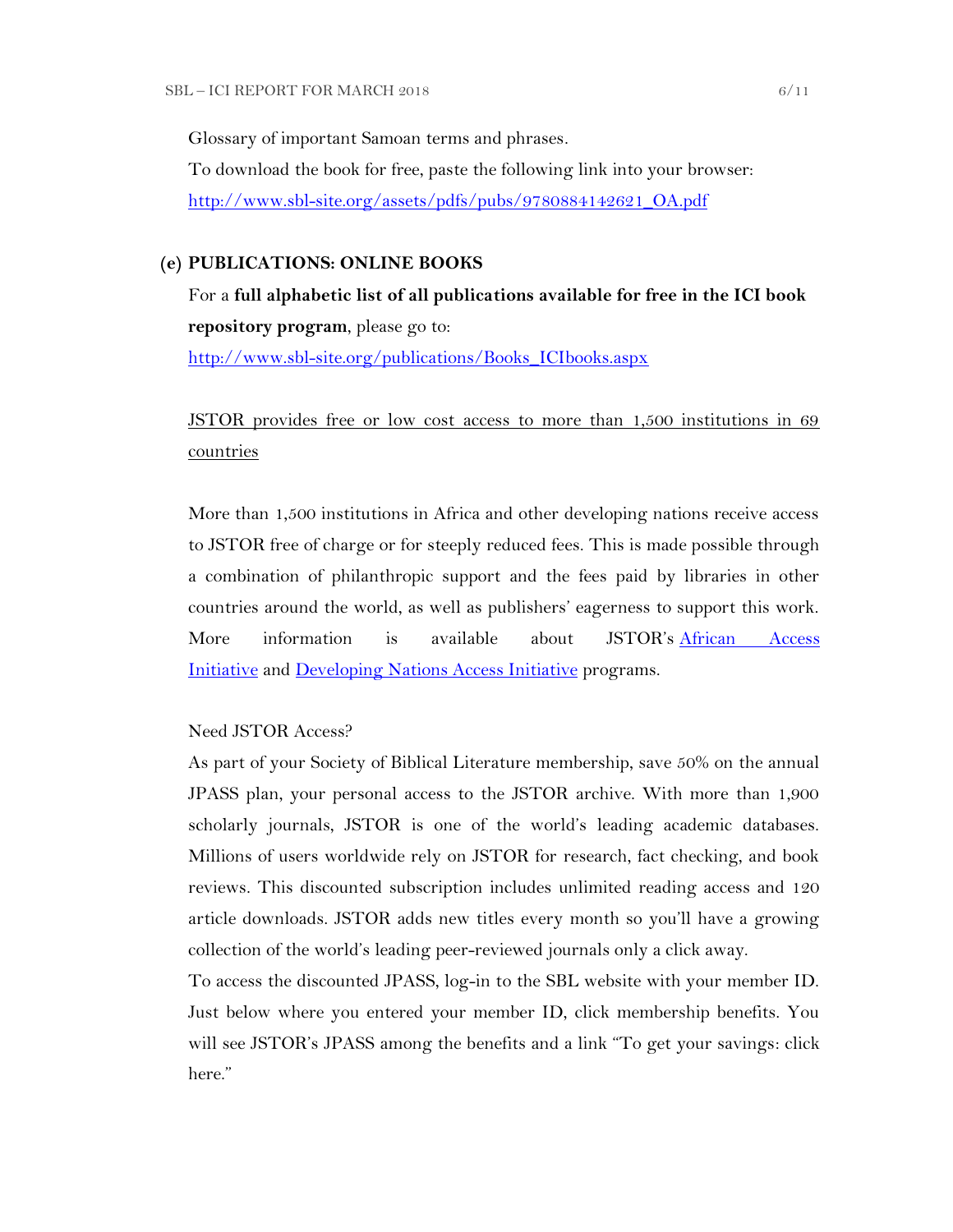#### **(f) ICI TEACHING COLLABORATION PROGRAM**

In order to facilitate the exchange of scholars and institutions in biblical studies across the globe, a teaching collaboration program is run by the ICI. The facility consists of lists of scholars and institutions interested in exchanges that are made available on the SBL website.

See: [http://sbl-site.org/educational/ICITeaching.aspx.](http://sbl-site.org/educational/ICITeaching.aspx) If you or your institution is interested in such collaboration, please visit the site and enroll yourself in these lists. For more information, contact [Jackie du Toit.](mailto:dutoitjs@ufs.ac.za)

#### **(g) JOURNAL OF BIBLICAL LITERATURE (JBL) ARCHIVE**

Take note that an archive with JBL articles from volume 122.1 of 2003 through volume 130.1 of 2011 is available online to people accessing the SBL website from any ICI country. See [http://www.sbl-site.org/publications/ICI\\_JBLarchive.aspx.](http://www.sbl-site.org/publications/ICI_JBLarchive.aspx)  All articles in those volumes can be downloaded for free!

#### **(h) THE SBL WEBSITE**

The SBL website (on the SBL Press page) has a facility where one can search the full text of all SBL books! For this very convenient tool, see:

<http://sbl-site.org/publications/default.aspx>

For searching reviews of a vast number of academic publications, see the website of Review of Biblical Literature (RBL) at (you have to log in with your membership number):

<http://www.bookreviews.org/>

#### **(i) EVENTS**

The SBL maintains a significant list of events taking place anywhere in the globe. For the full list please go to<http://www.sbl-site.org/meetings/events.aspx> A selection of events is listed below—mainly those taking place in ICI regions. Please provide information on conferences in your region, including calls for papers, to Sharon Johnson at [sharon.johnson@sbl-site.org.](mailto:sharon.johnson@sbl-site.org)

### **4/29-5/3 Orion Center International Symposium**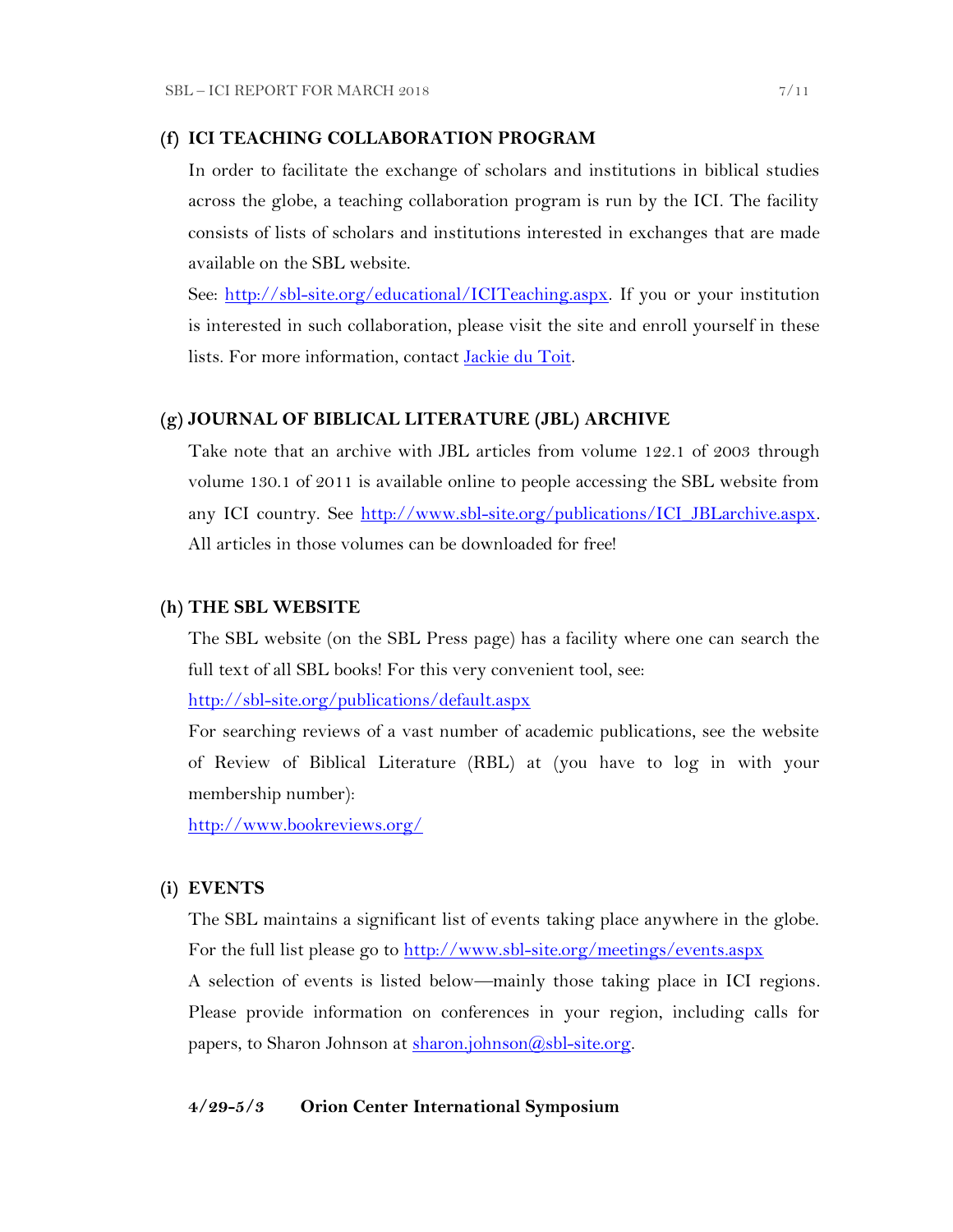To mark seventy years since the initial discovery of the Dead Sea Scrolls, an international symposium will be held in Jerusalem, hosted by The Hebrew University of Jerusalem, the University of Vienna, New York University, the Israel Antiquities Authority and The Israel Museum.

The overarching symposium theme will be "The Wilderness"—as a real place; as the location of biblical episodes, most notably during the formative years of Israel's wandering from Egypt to the Promised Land; as a motif; and as a concept (sometimes idealized, sometimes demonized).

<http://orion.mscc.huji.ac.il/>

## **6/12-6/15 The Future of Syriac Studies and the Legacy of Sebastian P. Brock**

On the occasion of the 80th birthday of Sebastian P. Brock, Sankt Ignatios Theological Academy & Stockholm School of Theology, Sweden, is hosting a major conference on "The Future of Syriac Studies." Sebastian Brock has agreed to be present and participate and it is expected that this will be a significant and memorable event for Syriac studies. Several senior scholars have agreed to present plenary papers. Papers are now being invited and solicited for a limited number of spaces in general sessions. Papers should be 20-25 minutes in order to give time for discussion, and may concern any topic in the broad range of Syriac studies.

Please keep in mind that the theme of this conference aims to focus upon new directions and methodologies, as well as to forge new resolutions to traditional issues. The deadline for submittal of a title and abstract (ca. 200 words) is 1 February 2018. The conference committee will notify those whose papers have been accepted by 1 March 2018. During the concluding session, Sebastian Brock will be awarded the Order of Sankt Ignatios for his long and valued contribution to all matters Syriac, along with his mentorship to so many scholars. In addition to the plenary and general sessions, events of Syriac song and poetry are being planned, as well as a round-table discussion of the future of Syriac studies.

Housing and meals will be available for all participants at the Sigtuna Conference Centre or in the close vicinity. Sigtuna is one of the oldest settlements in Sweden and is located only 20 minutes from the Stockholm Arlanda Airport.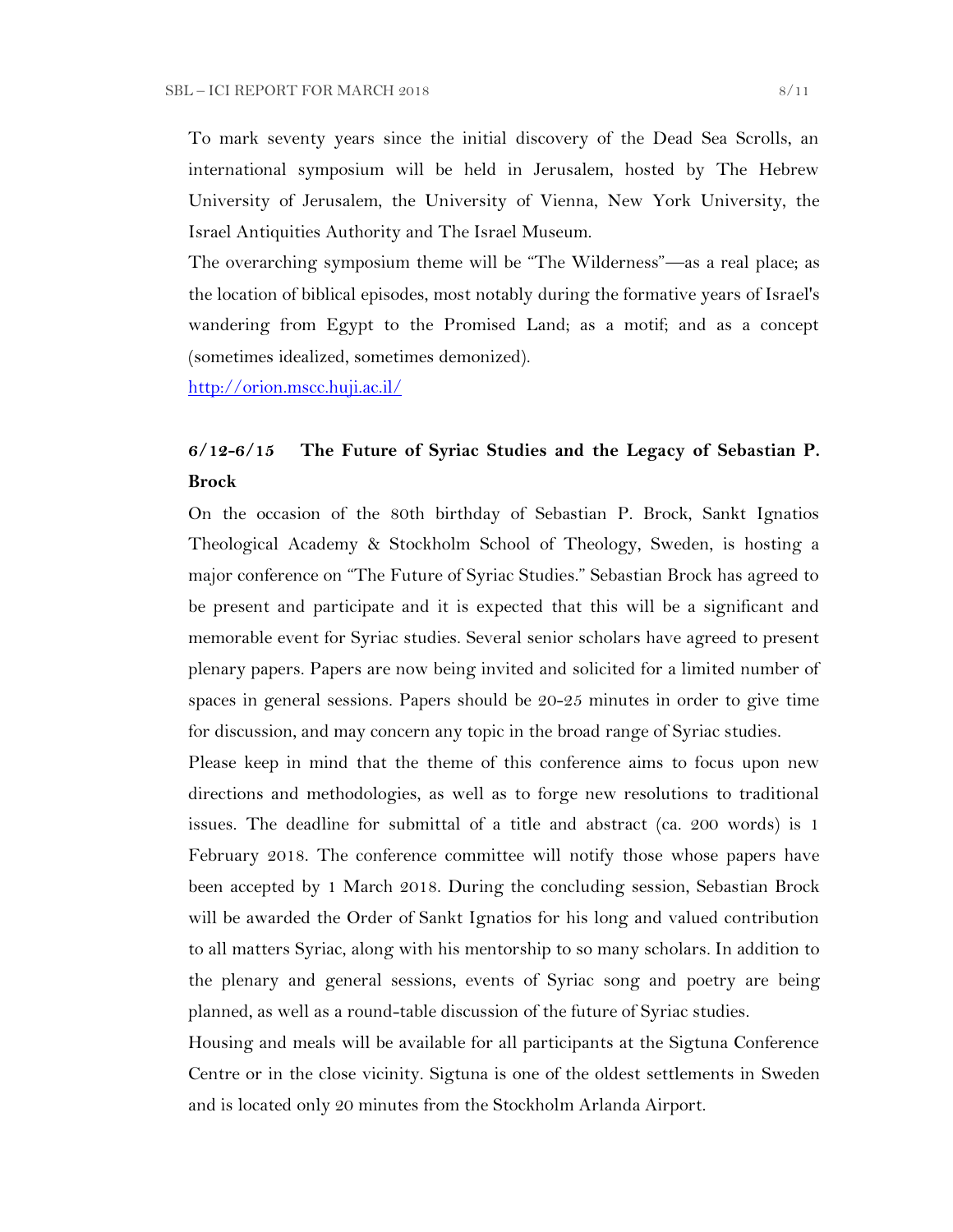A registration form will be available shortly at [www.sanktignatios.com](../Ediciones%20UCA/ICI/Ediciones%20UCA/ICI/ICI%20Newsletter%20Tebes/www.sanktignatios.com)

## **7/25-7/27 Colloquium Biblicum Lovaniense LXVII, 2018 (President: Pierre Van Hecke, Leuven)**

For many centuries, the Song of Songs was by far one of the most commented biblical books, especially taking into consideration its limited length. After a period of diminished interest, recent scholarship is rediscovering the book. The present colloquium aims at bringing together the leading voices in contemporary Songs scholarship and by fostering the dialogue between them, at inaugurating a new phase in the research. Firstly, the colloquium will deal with the redaction history and the dating of the book. A second important discussion concerns the structure or unity of the book: is the scroll a collection of thematically loosely connected poems, or does it display in its final redactional form a unity? Given their uniqueness in the biblical corpus, scholarship has paid quite some attention to possible parallels of the Songs in the surrounding cultures as well as to the early Christian reception of Song of Songs. The latter developments are not unrelated with the reopening of the hermeneutically important question whether the book was composed with an allegorical reading in mind or not. Finally, the Song of Songs continues to fascinate the readers by its highly poetic and at times difficult language. A renewed attention for the book's metaphorical richness will therefore be an important aspect of this colloquium.

CALL FOR SHORT PAPERS: Short paper proposals (including name, institutional affiliation, title and abstract of 200-300 words) should be sent to: Pierre Van Hecke, President CBL 2018, pierre.vanhecke@kuleuven.be no later than March 1, 2018.

[https://theo.kuleuven.be/en/research/centres/centr\\_collbibl](https://theo.kuleuven.be/en/research/centres/centr_collbibl)

#### **7/30-8/3 SBL International Meeting**

Will be held in Helsinki, Finland in conjunction with EABS. <https://www.sbl-site.org/meetings/Internationalmeeting.aspx>

**7/30-8/3 European Association of Biblical Studies**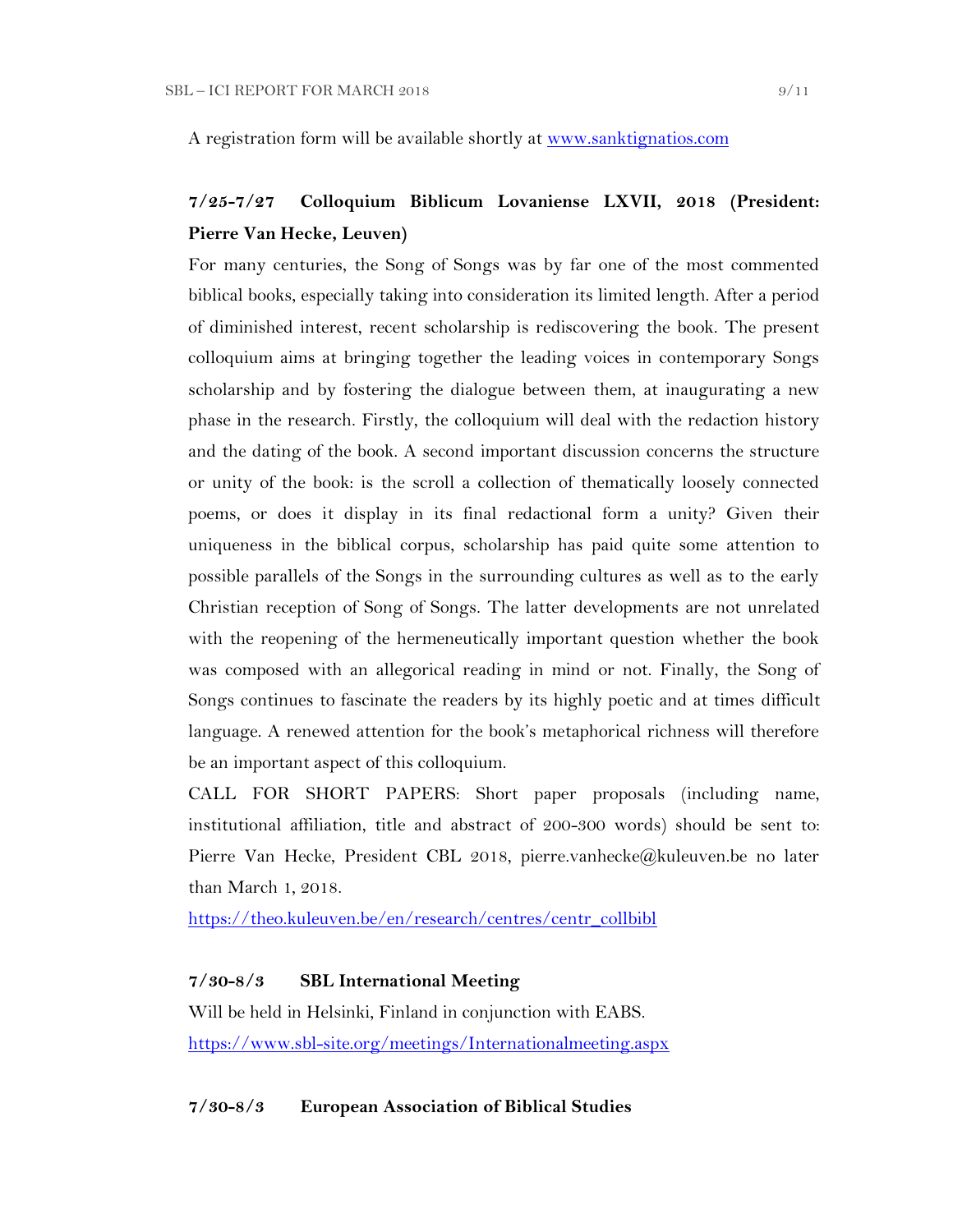Helsinki, 30 July-3 August: joint conference with ISBL <https://eabs.net/site/>

## **9/25-9/27 CFP: Religious and Philosophical Conversion in the Ancient Mediterranean Traditions**

The Conference on Religious and Philosophical Conversion explore will explore conversion or converting experience in the environment of the ancient Hellenistic world(s) with attention to early Judaism and early Christianity/the New Testament. Presentations will undertake both historical and philological reconstructions relying on source material and utilizing interdisciplinary approaches.

<https://www.etf.uni-bonn.de/de/ev-theol/institute/corpc/>

### **10/23-10/24 Resurrection in the Bible and Ancient Mediterranean World**

A Conference of the Institute of Biblical Studies, John Paul II Catholic University of Lublin, Poland. The main theme of the symposium will be resurrection in the Bible and extra-biblical traditions of the ancient Mediterranean World. The topics covered by conference papers can include: the shape and character of the idea of resurrection in the Bible and extra-biblical literature; the historical, anthropologico-cultural and theological analysis of the ancient texts and traditions on resurrection; the genesis and development of the idea of resurrection in the Hebrew Bible; the historical, socio-cultural and theological analysis of the idea of resurrection in New Testament texts together with their moral and ecclesiological implications; resurrection in Early Christian writings and traditions.

<http://ocs.academicon.pl/index.php/test/Resurrection2018>

#### **11/17-11/20 SBL Annual Meeting in Denver, Colorado.**

<https://www.sbl-site.org/meetings/AnnualMeeting.aspx>

## **(j) SBL EDUCATIONAL RESOURCES FREELY AVAILABLE**

There are links to numerous educational resources on the SBL website. The following are freely available: (i) Resources on Teaching the Bible; (ii) Freely